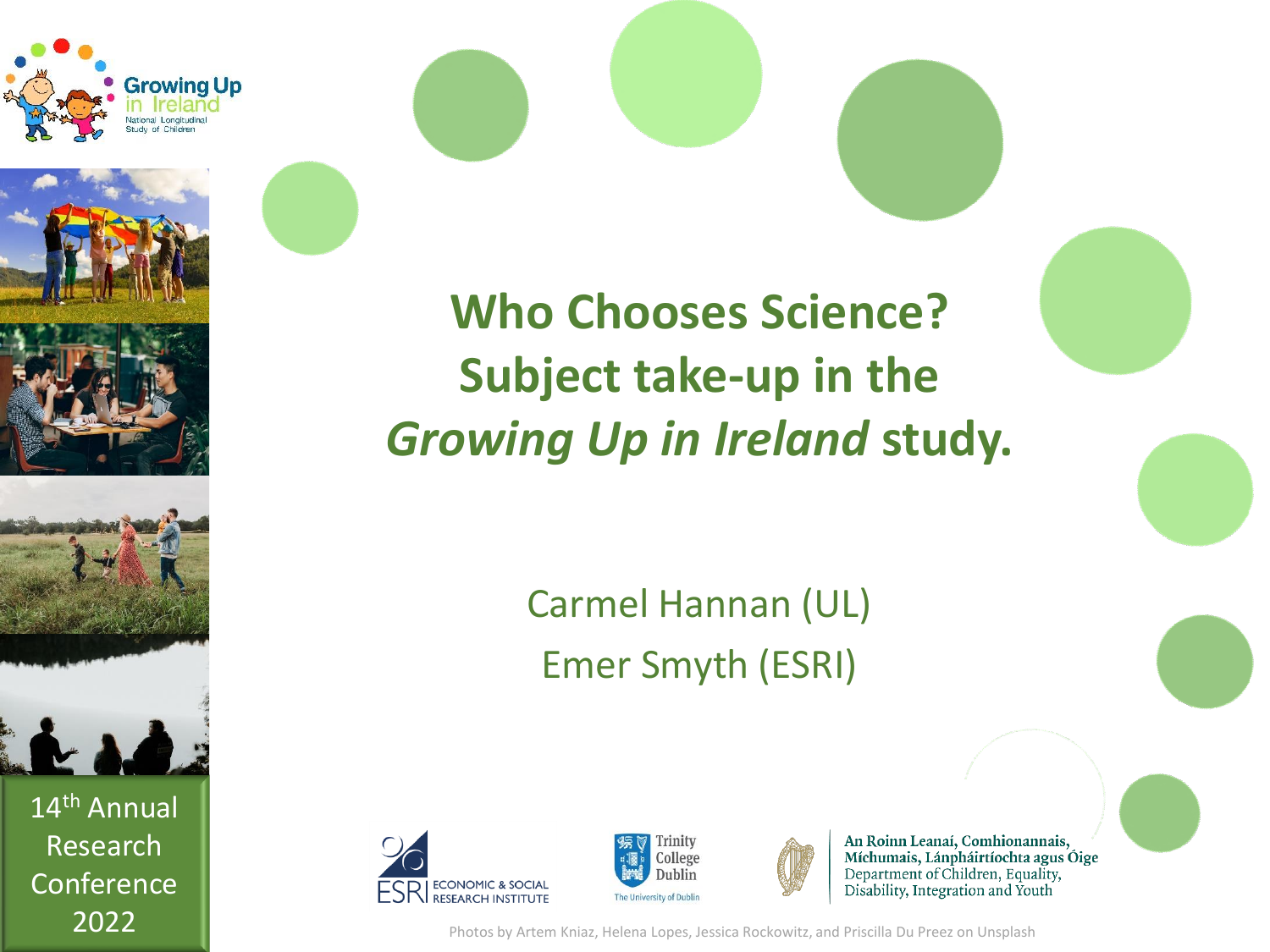

- Across the world, there is a strong case made for increased participation and diversity in STEM fields.
- A particular problem is that socio-economic background; gender and ethnicity are all associated with STEM study.
- In the OECD, Ireland had below average share of 15 year olds aspiring to pursue STEM careers (OECD, 2012).

Previous work drew on a **national survey** of over **4,000 students in 100 secondary schools** in Ireland to identify the school and student factors which influenced student take-up of Chemistry, Physics, Biology and higher Maths for the Leaving Certificate (Smyth and Hannan 2004, 2006, 2008).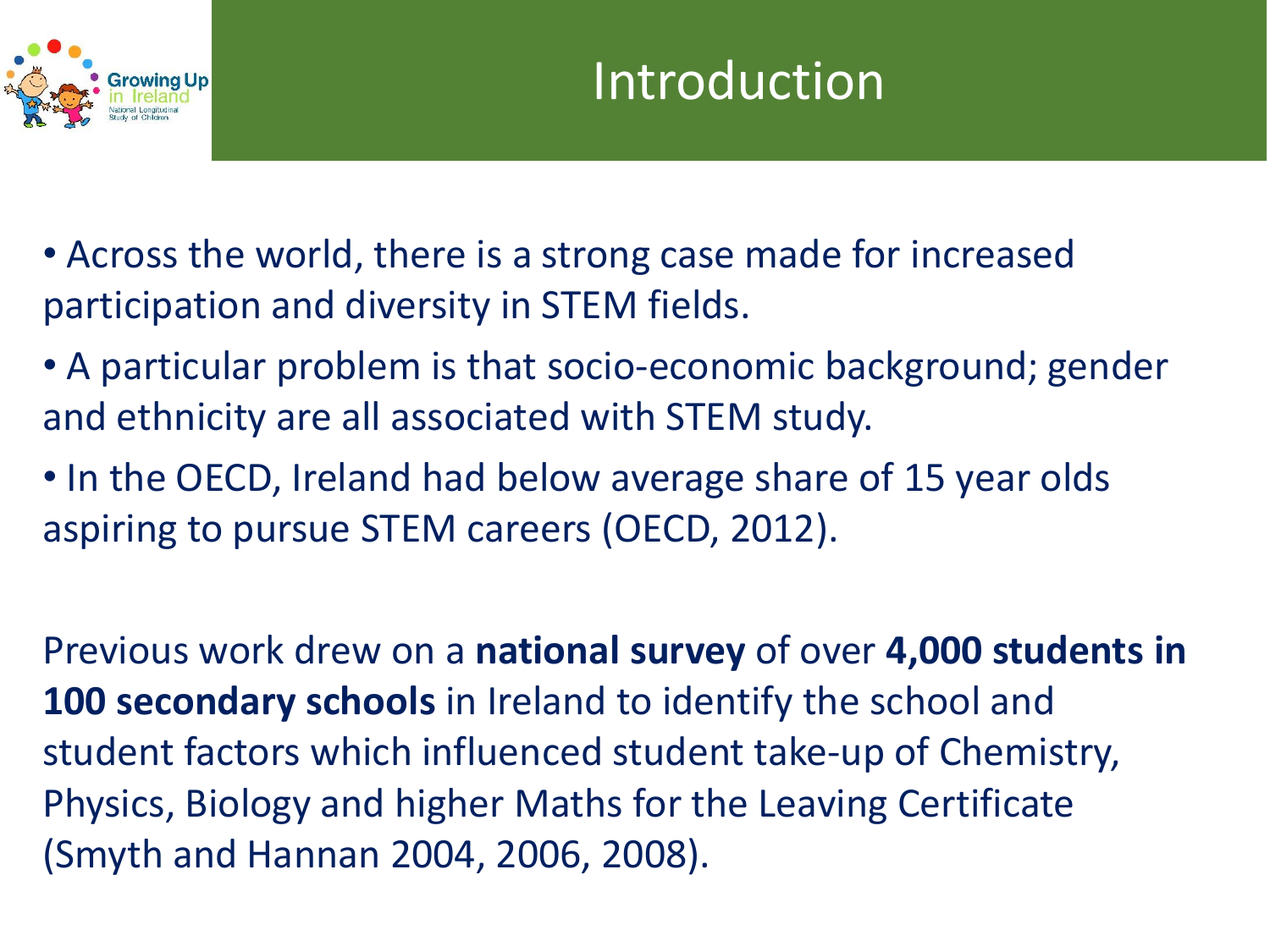

This study sets out to build on this earlier research by examining the influence of school and student factors on subject choices in upper-second level by

- extending it to take a **life-course approach** with an emphasis on the **science pipeline ("turning points")**.
- focusing on the uptake of scientific subjects in the Leaving Certificate taking account of previous experiences from age 9.
- taking account of school differences both in the provision and take-up of Physics, Chemistry, Biology.

Few studies have focused on how schools matter.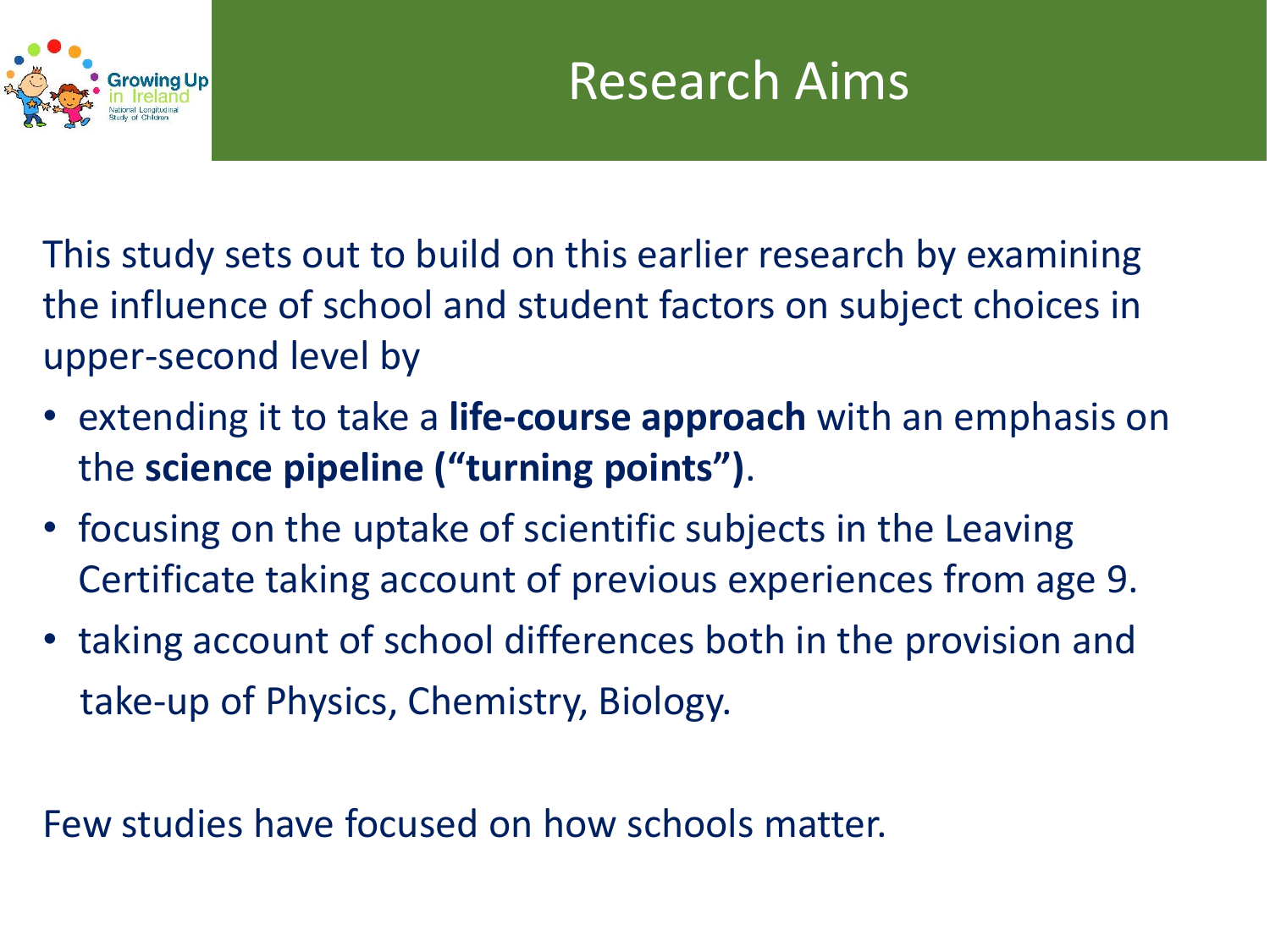

- Waves 1, 2 and 3 of GUI Cohort '98.
- 9 year-olds were sampled through the primary school system surveyed children and their parents, classroom teacher and school principal.
- Followed up at 13 and 17/18 years of age 6036 young people.
- Logistic regression models on subject provision (436 principals).
- Cross-classified multilevel models on uptake allowing for complexity of transfers between primary and second-level schools.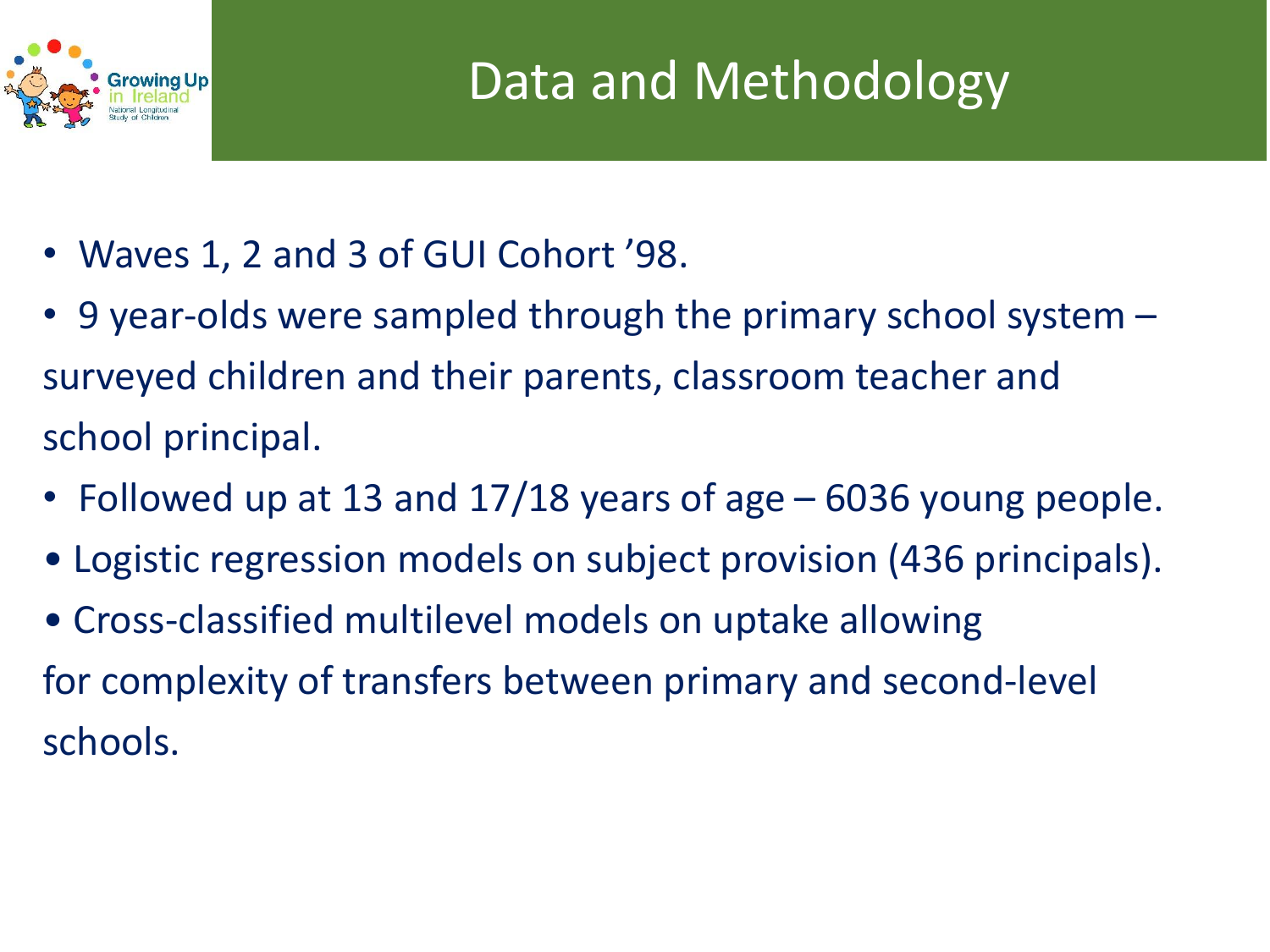





• Sources: Educational Indicators (various years) and careersportal.ie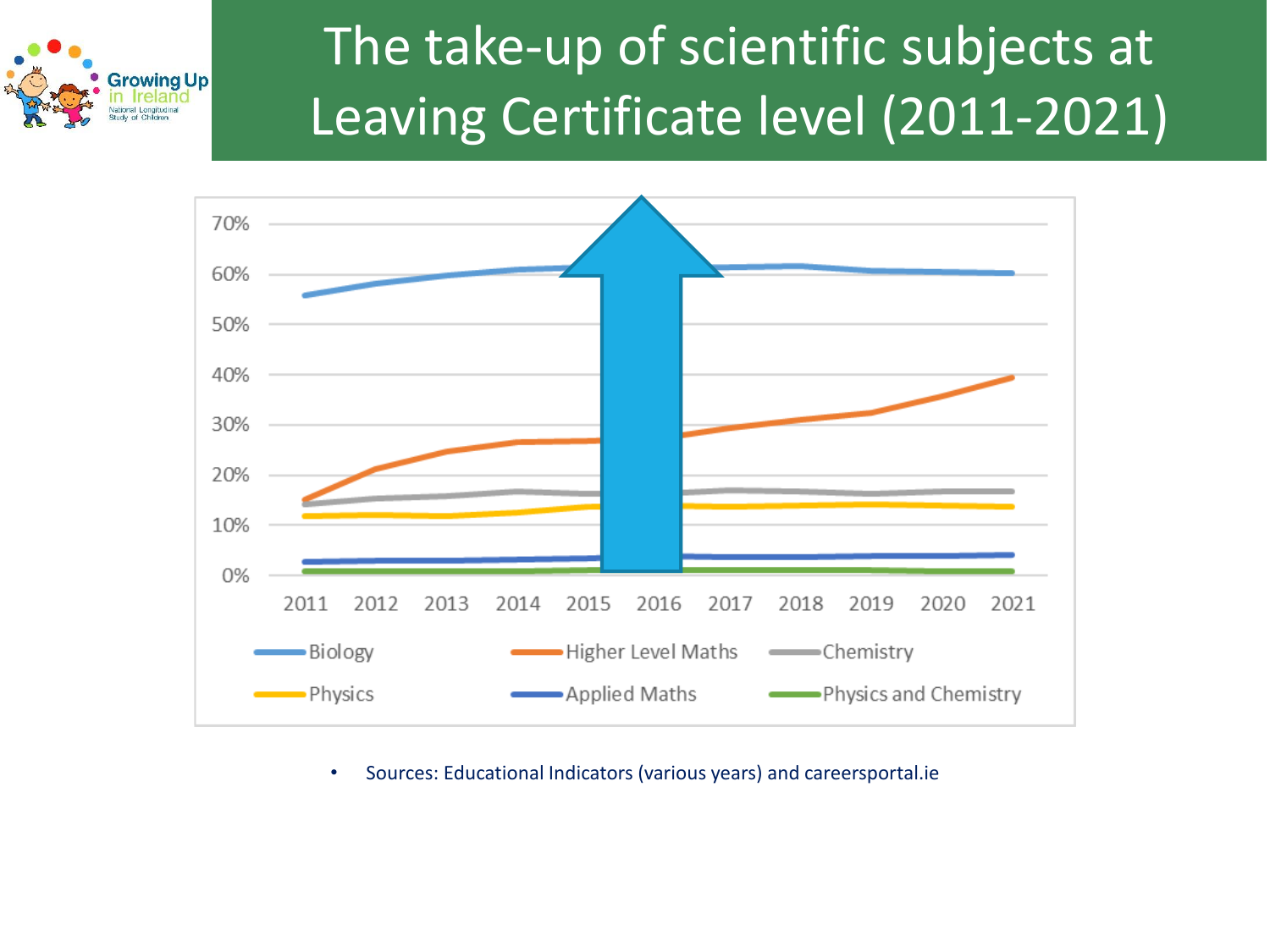

#### Percentage of Schools Providing Subject (GUI '98 Cohort, wave 3)



• All fee-paying schools offered Physics and almost all offered Chemistry.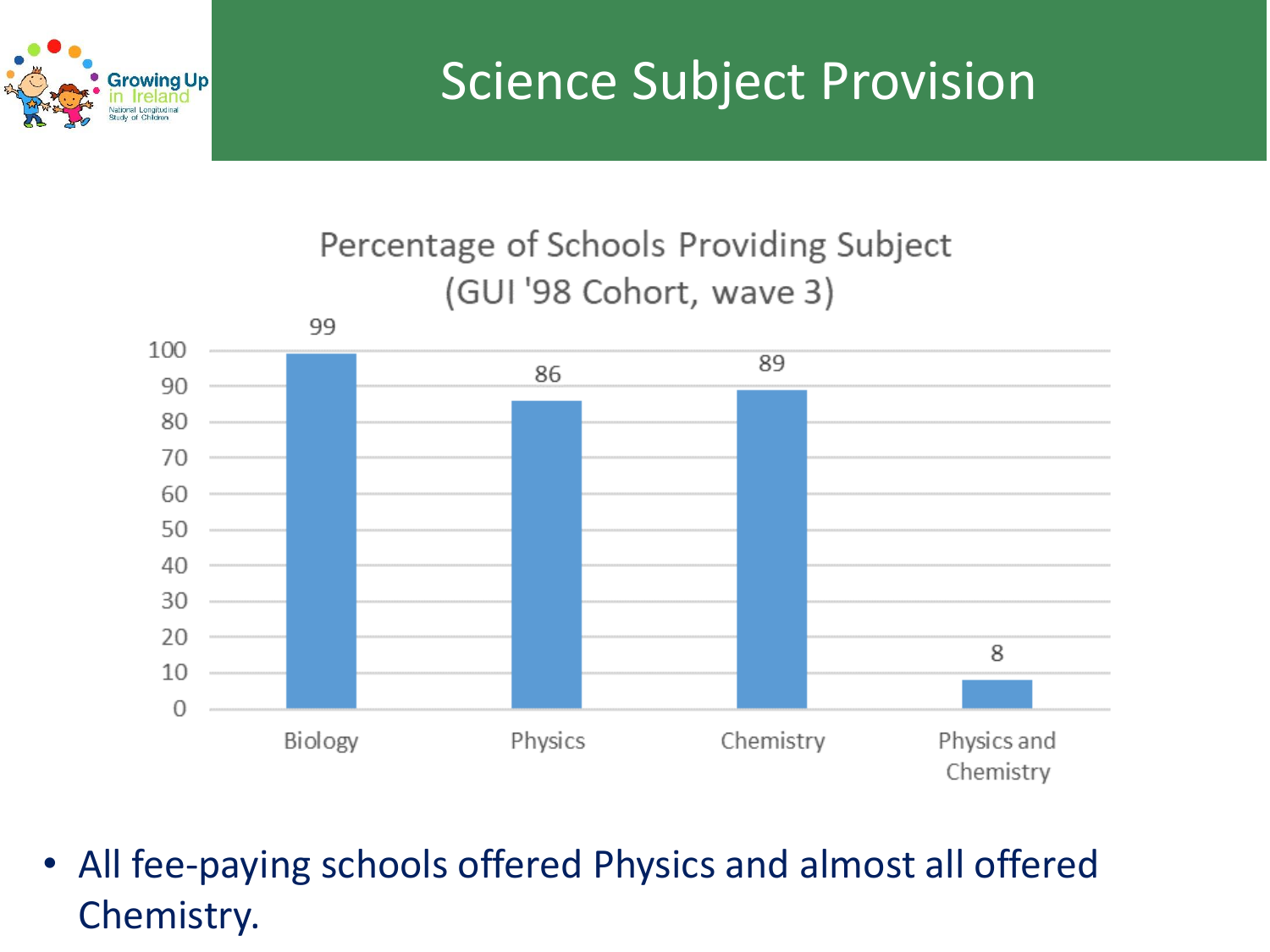

# School Factors and Provision

- Fee paying/Non-fee paying
- DEIS/Non-DEIS
- Urban/Rural
- School Size (quintiles)
- Gender composition of the School (mixed, boys, girls)
- Subject specialisms (science)
- **Offer TY**
- Principal's views on numeracy difficulties (% students)
- Principal's views on lab facilities (Likert scale)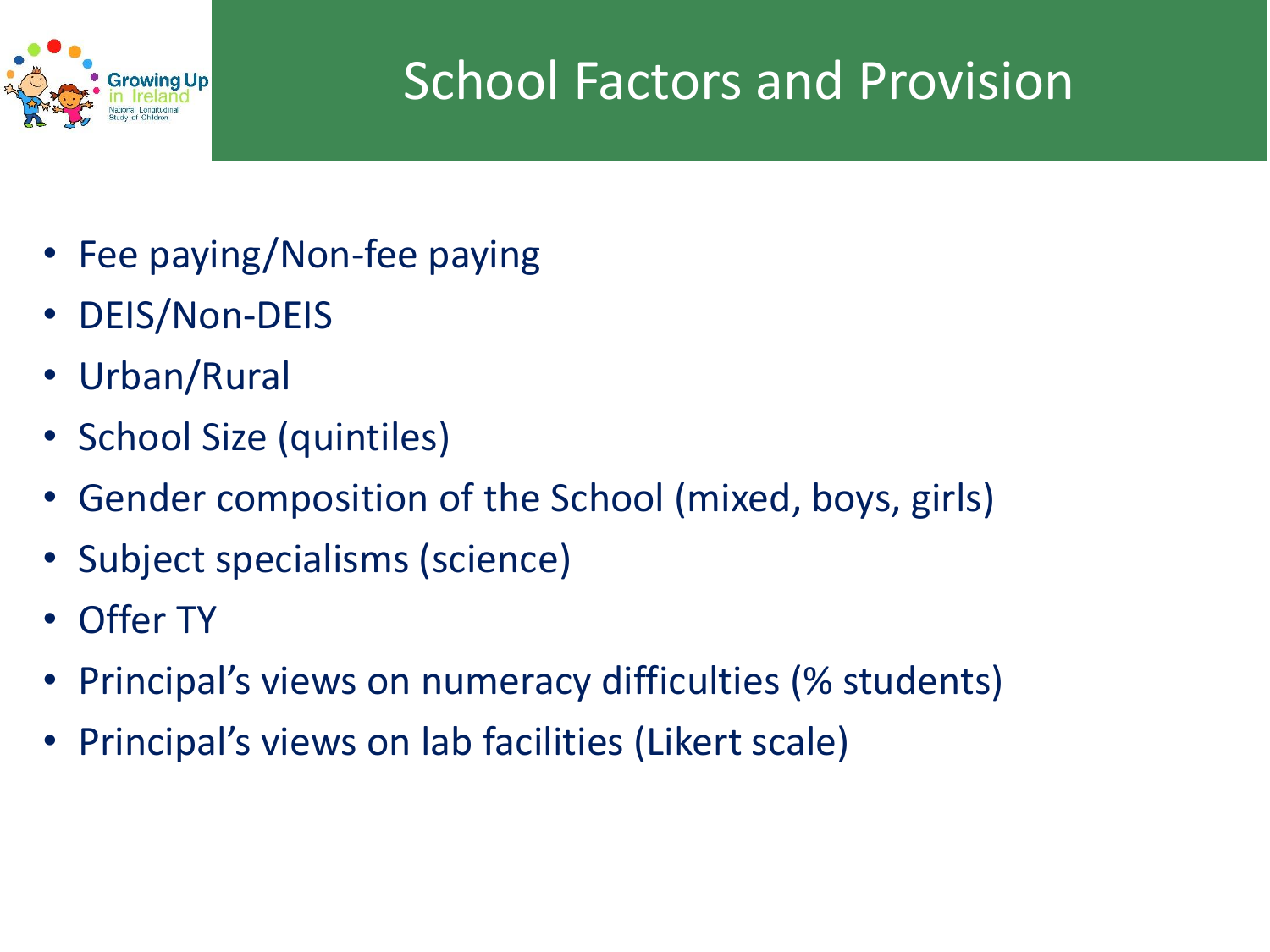

# The Provision of Physics

Binary logistic regression models (GUI '98 cohort wave 3)

Odds Ratio



30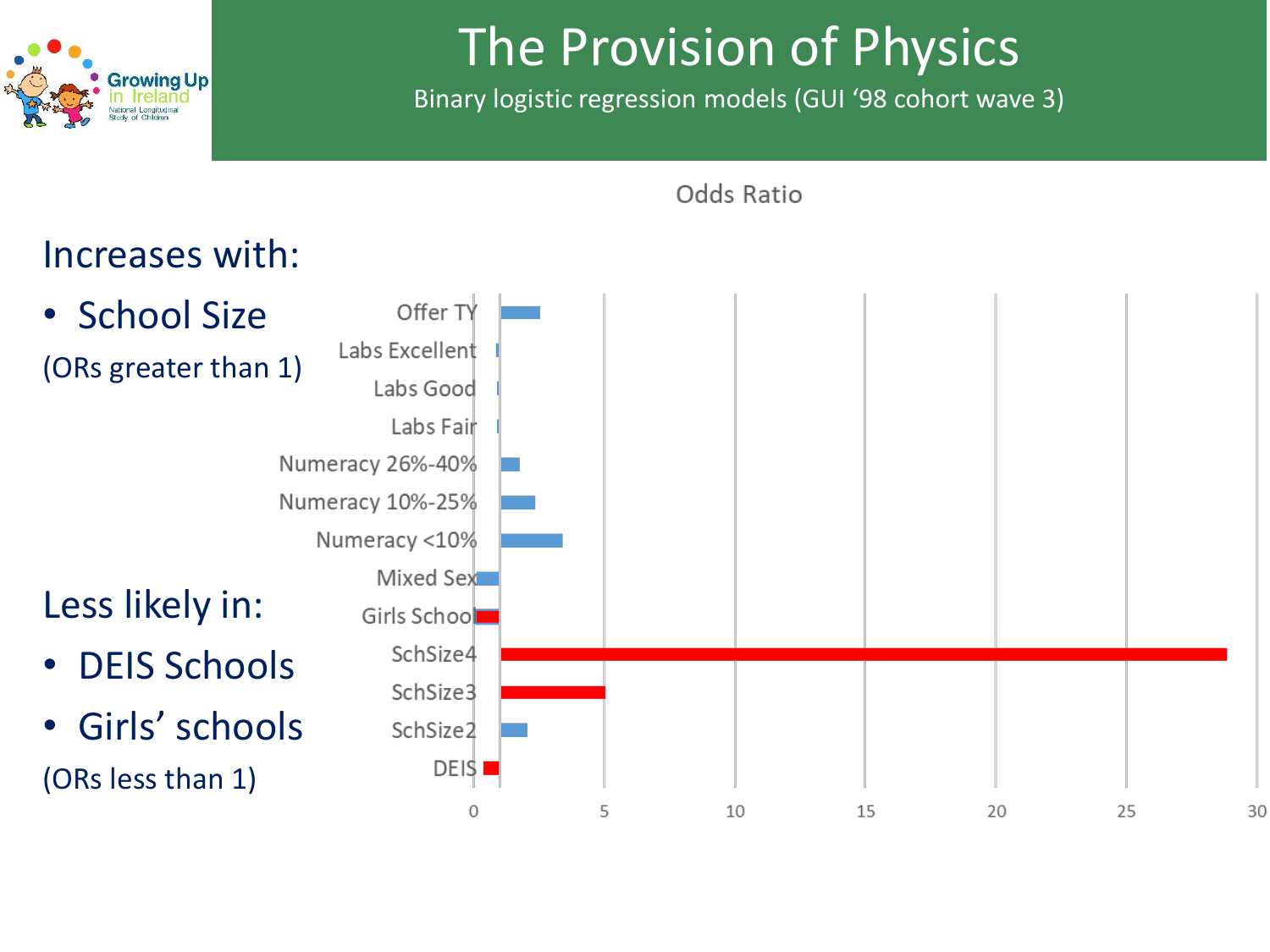

# The Provision of Chemistry

Binary logistic regression models (GUI '98 cohort wave 3)



Odds Ratio

**The combined subject**: Trade-off with Physics.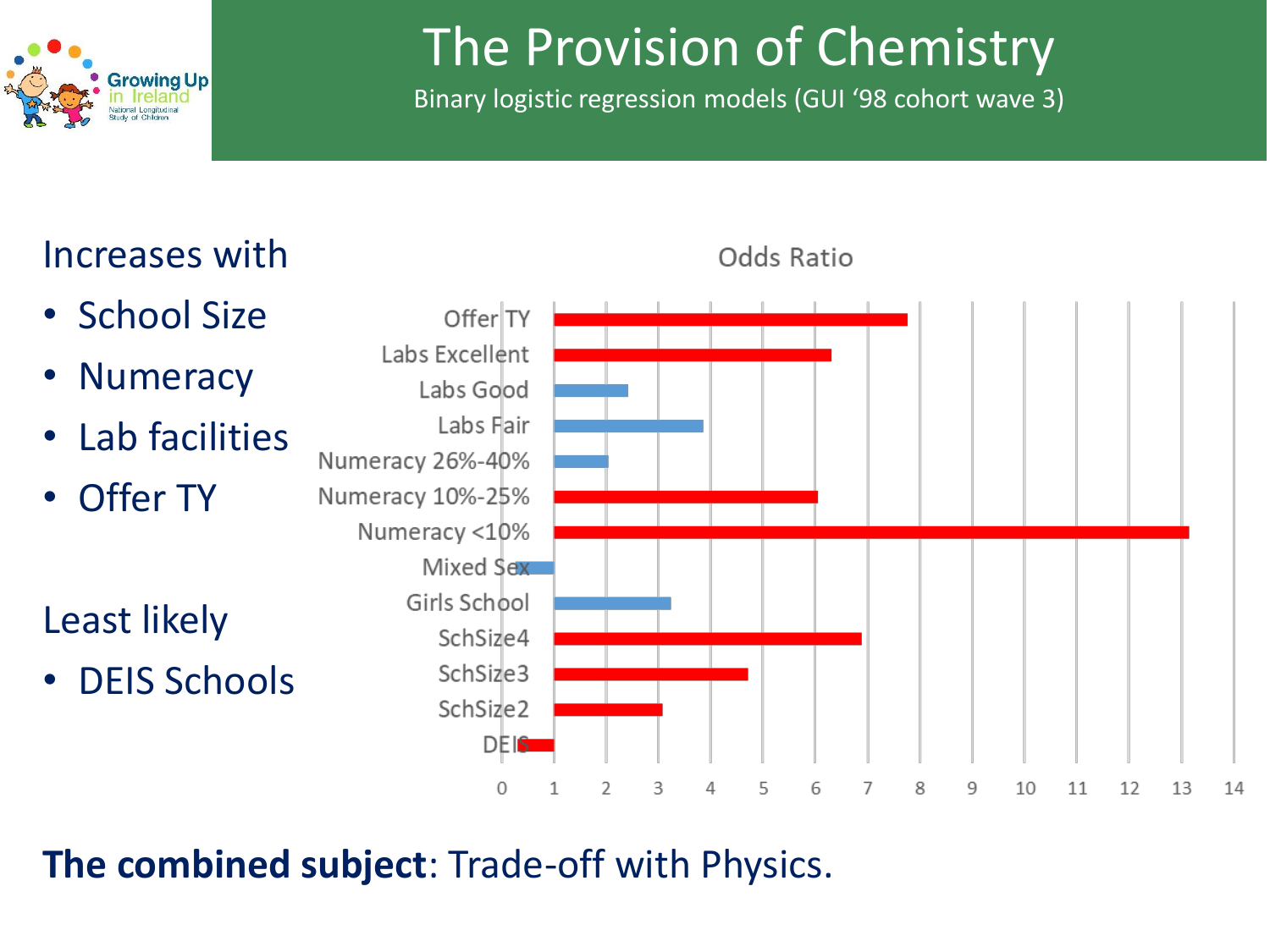

# The uptake of scientific subjects

#### **Social Background**

- Gender
- Mother's educational level
- Migrant family
- Lone parent (at age 9); at subsequent waves
- SEN
- Science capital (fieldspecific cultural capital)

#### **Primary School**

- Gender Mix
- DEIS status
- Math Facilities
- School Ethos
- Maths scores
- Attitudes to Math
- Occupation aspirations at 9

### **Secondary School**

- Gender Mix
- Fee-paying
- DEIS status
- School Size
- Science Labs
- New School
- JC Maths score
- Attitudes to Math
- JC Science score
- Attitudes to Science
- **Occupation** aspirations at 13
- Took TY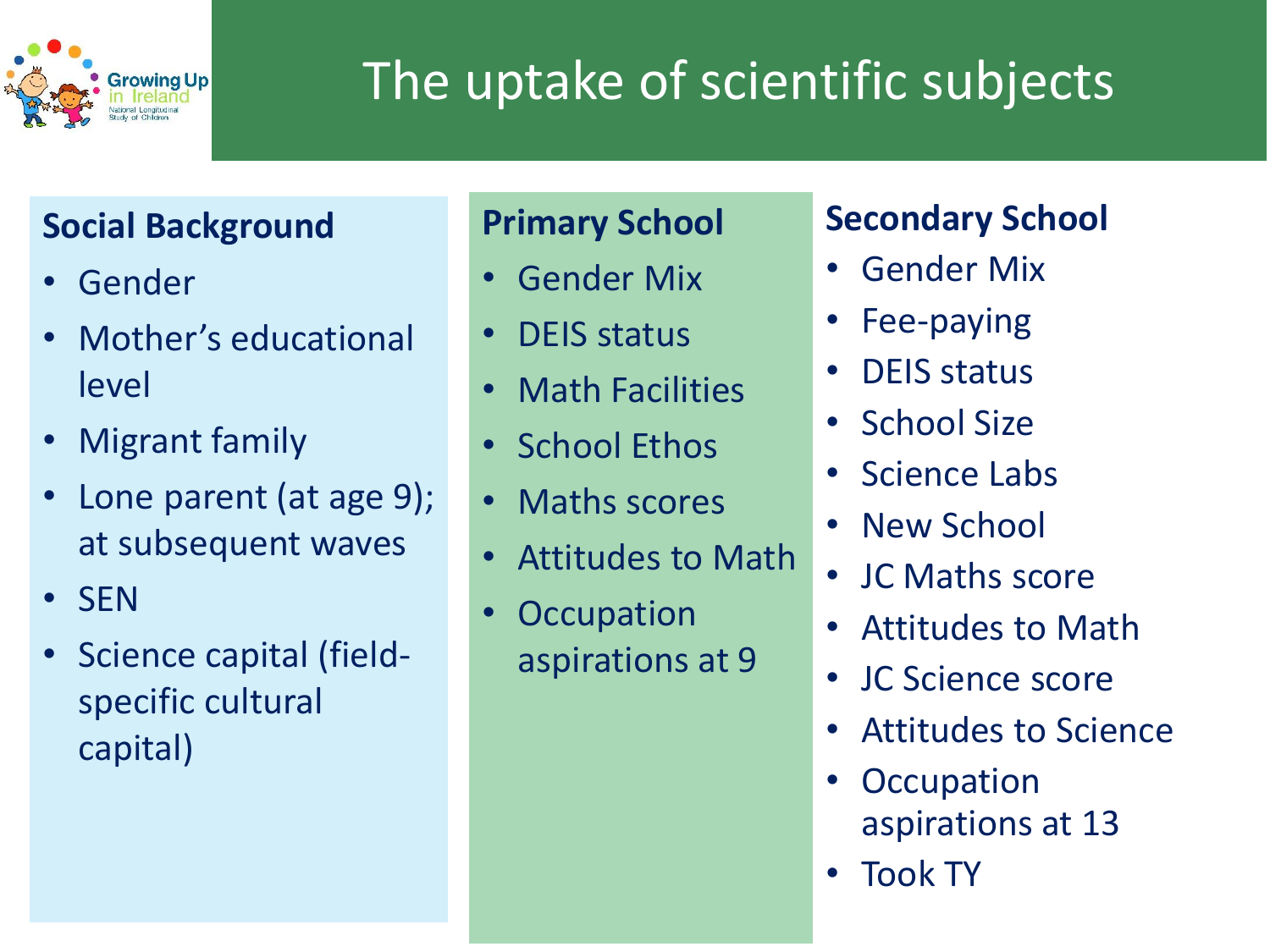

### Take-up of Physics (1)

Cross-classified multi-level models (GUI '98 cohort wave1- 3)

### • **Background**

- Lower among girls
- Strong gradient by mother's education
- Lower in lone-parent and migrant families
- All but gender mediated through lower secondary performance
- Small effect of science capital

### • **Primary school experiences**

- Higher if attended a girls' single-sex school
- Lower in Rural DEIS schools
- Lower if sometimes/never liked Maths
- Higher if higher Maths test score at age 9
- Higher if you aspired to becoming a scientist at age 9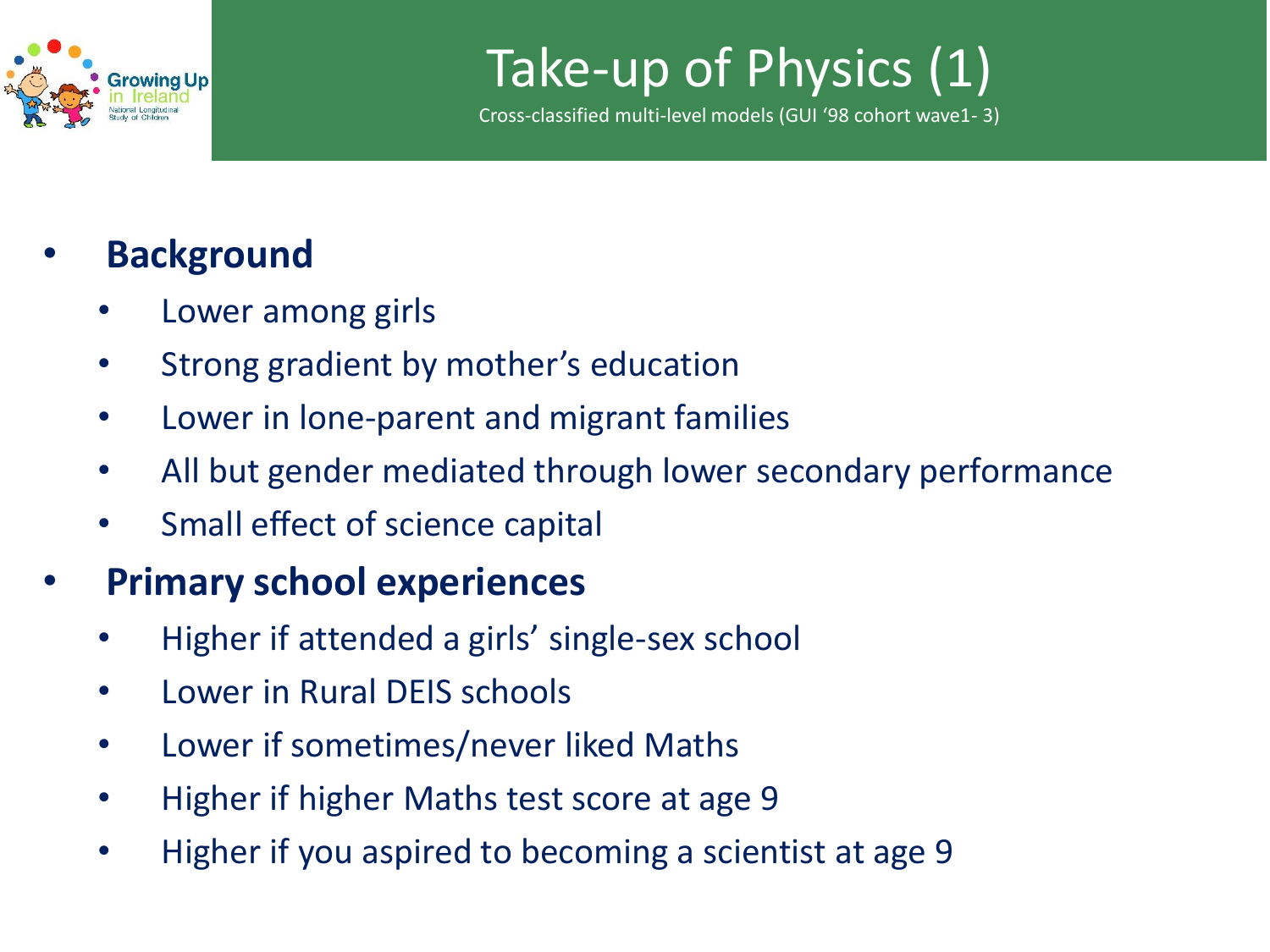

Take-up of Physics (2)

Cross-classified multi-level models (GUI '98 cohort wave1- 3)

#### • **Second-level experiences**

- No variation by gender mix or school size
- Slightly higher in newer schools
- Lower in DEIS and higher in fee-paying
- Higher if find JC science and Maths interesting (related to science capital)
- Lower if find JC Maths difficult and higher if find JC science 'not difficult'
- Positive effect of JC grades in Maths and Science; stronger for Maths (but strong gender interaction here)
- Significant between-school variation in take-up despite controlling for all these factors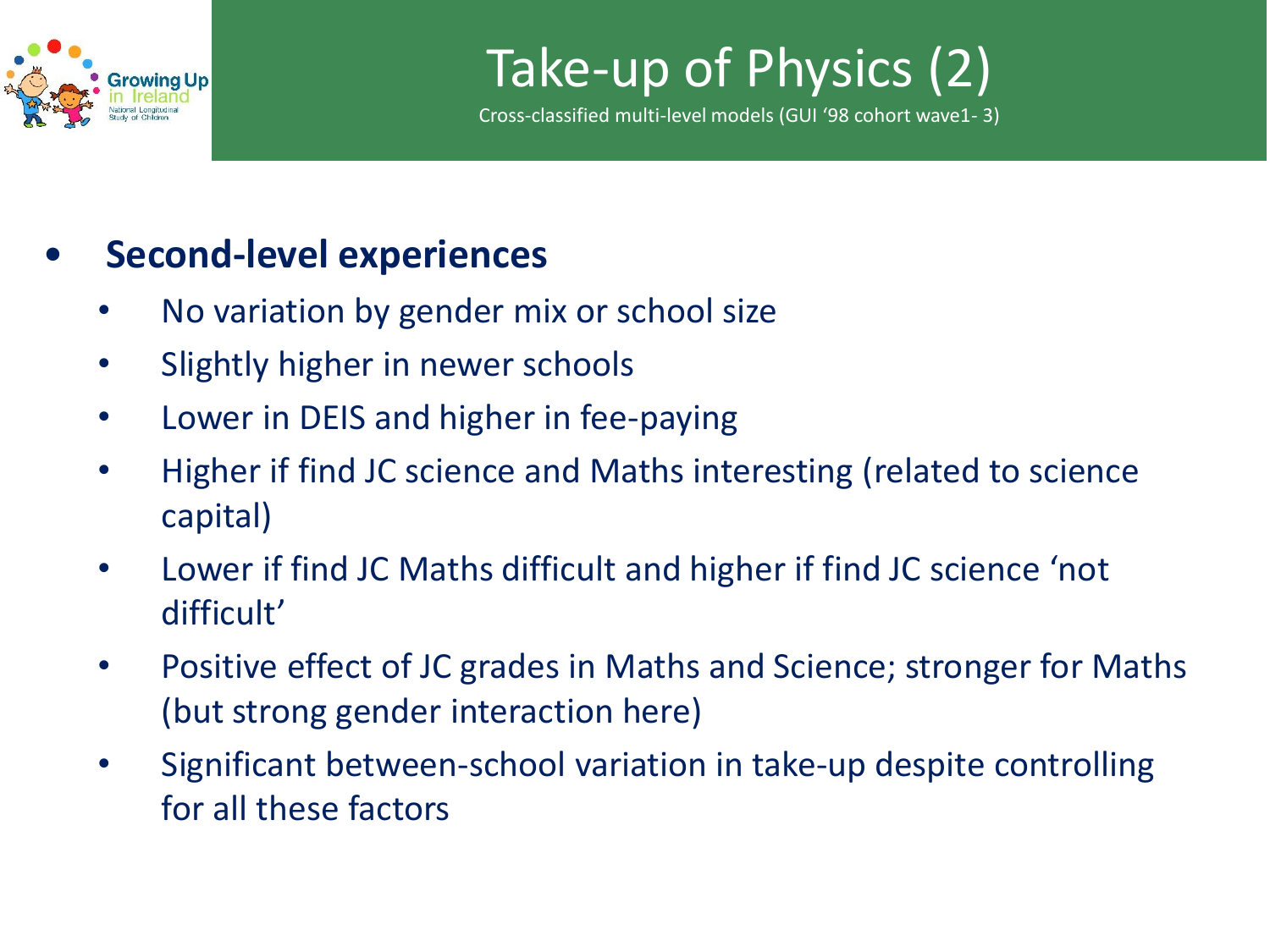

# Take-up of Chemistry

Cross-classified multi-level models (GUI '98 cohort wave1- 3)

- **Background**
	- Somewhat higher among girls
	- Gradient by mother's education
	- Lower in lone-parent families
	- Somewhat higher with science capital

#### • **Primary school experiences**

- Higher if higher Maths test score at age 9
- Higher if aspired to science occupation at age 9
- Lower in Urban Band 1 and rural DEIS schools

#### • **Second-level experiences**

- Lower in DEIS schools (mainly because of lower Maths engagement)
- Slightly higher if find JC science interesting and 'not difficult'
- Higher if higher JC science and Maths grade (gender interaction)
- Significant variation in take-up between second-level schools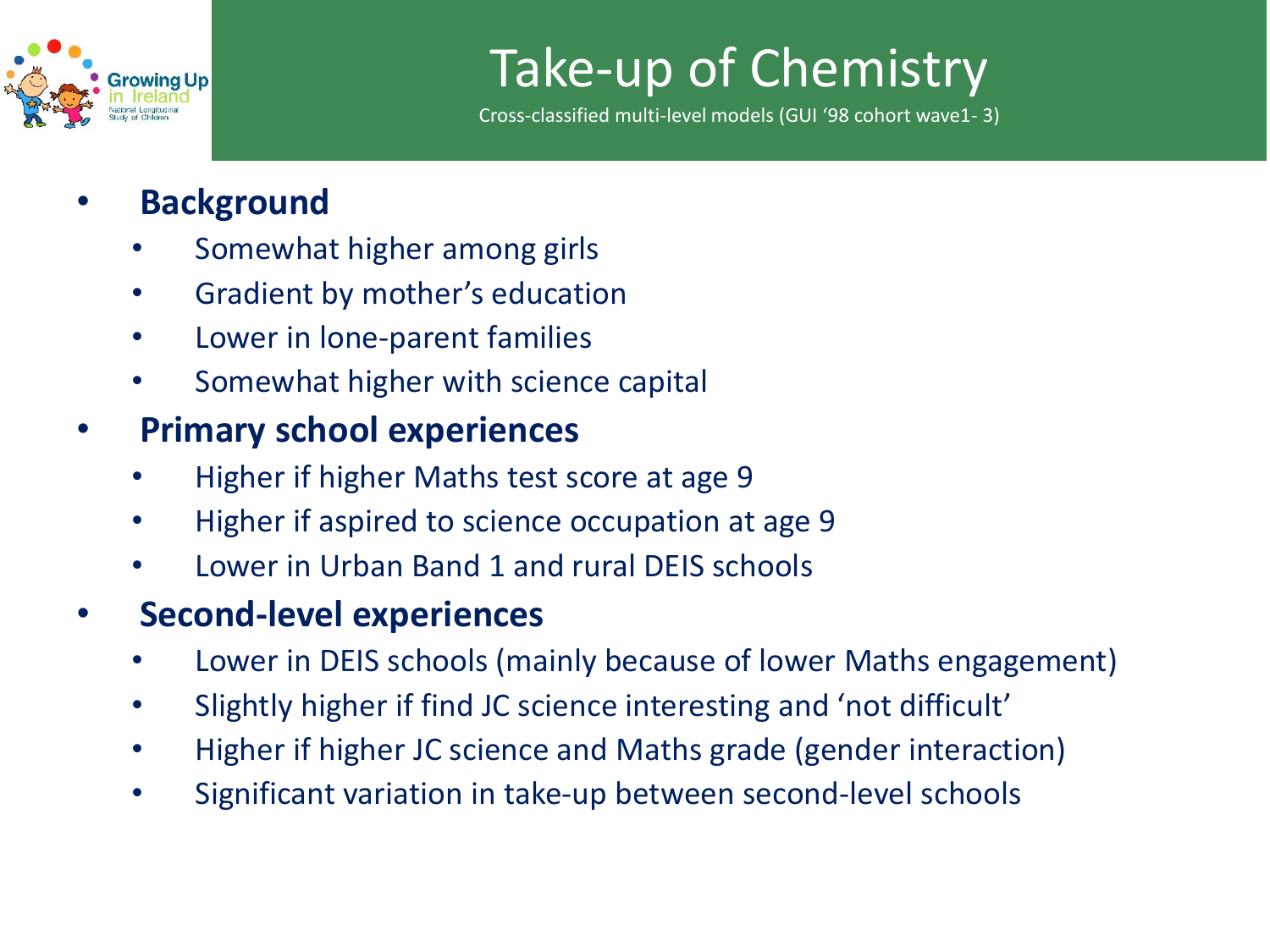

# Take-up of Biology

Cross-classified multi-level models (GUI '98 cohort wave1- 3)

- **Background**
	- Higher among girls
	- NS by background
- **Primary school experiences**
	- Slightly higher if higher Maths test score at age 9
	- Lower in Urban Band 1 DEIS schools
- **Second-level experiences**
	- Slightly higher if find JC science interesting
	- Higher if higher JC science grade and lower for boys with higher math grades.
	- Higher if took Transition Year
	- Lower in DEIS schools
	- Significant variation in take-up between second-level schools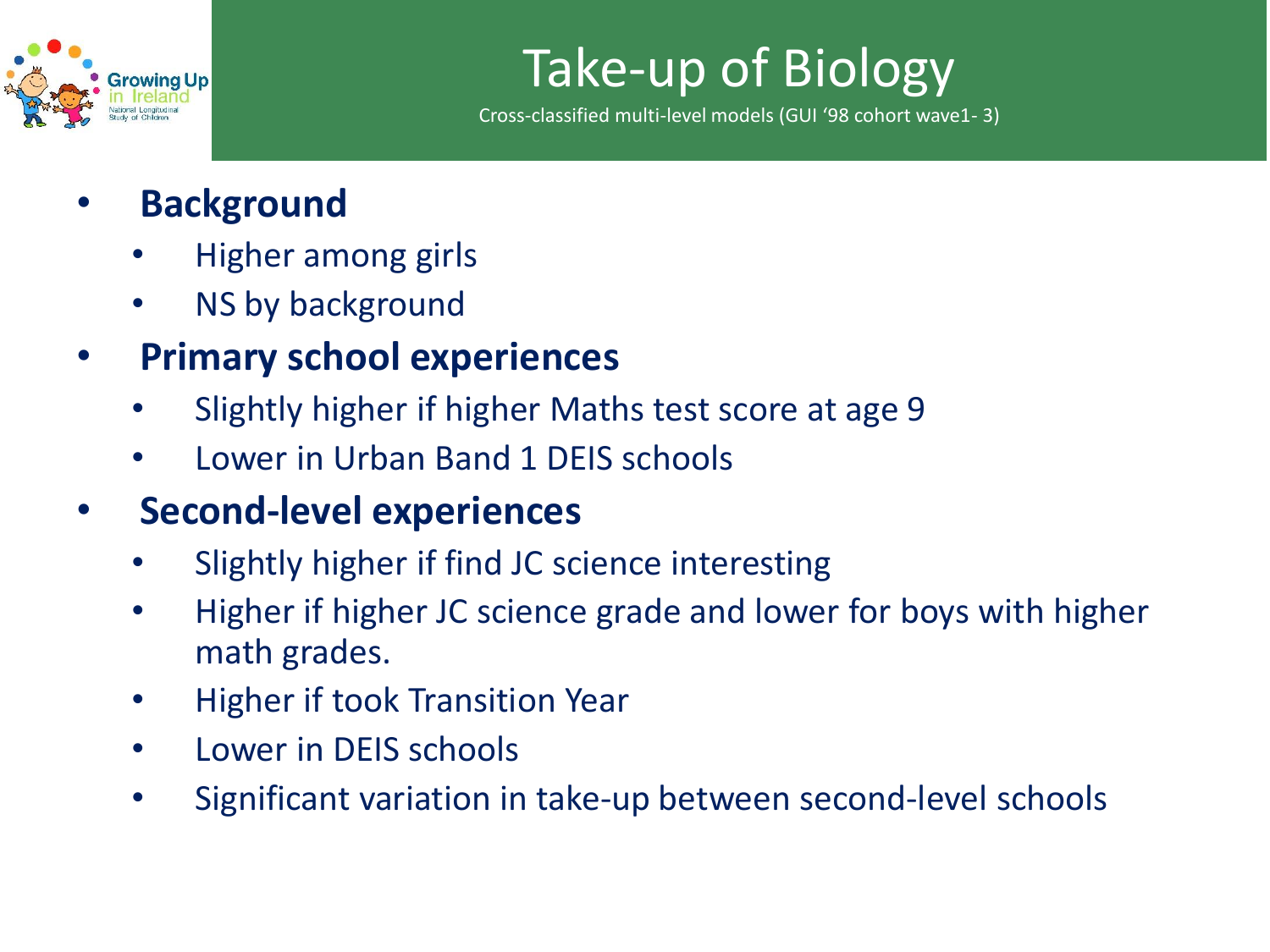

Is science an élite subject? How do schools promote 'science for all'?

- Physics and Chemistry are not made available to all students.
- Between-school variation is important so some schools foster an orientation to science.
- Experience of, and performance in, primary Maths is highly influential – implications for current primary curriculum review.
- "Science" does not just suffer from a "gender problem".
- Policy: greater recognition of the power of social background, gender and their intersection; issue of science engagement in DEIS schools.
- Further research: explore cross-school variation in gender and other influences. Closer look at the role of gendered career aspirations.